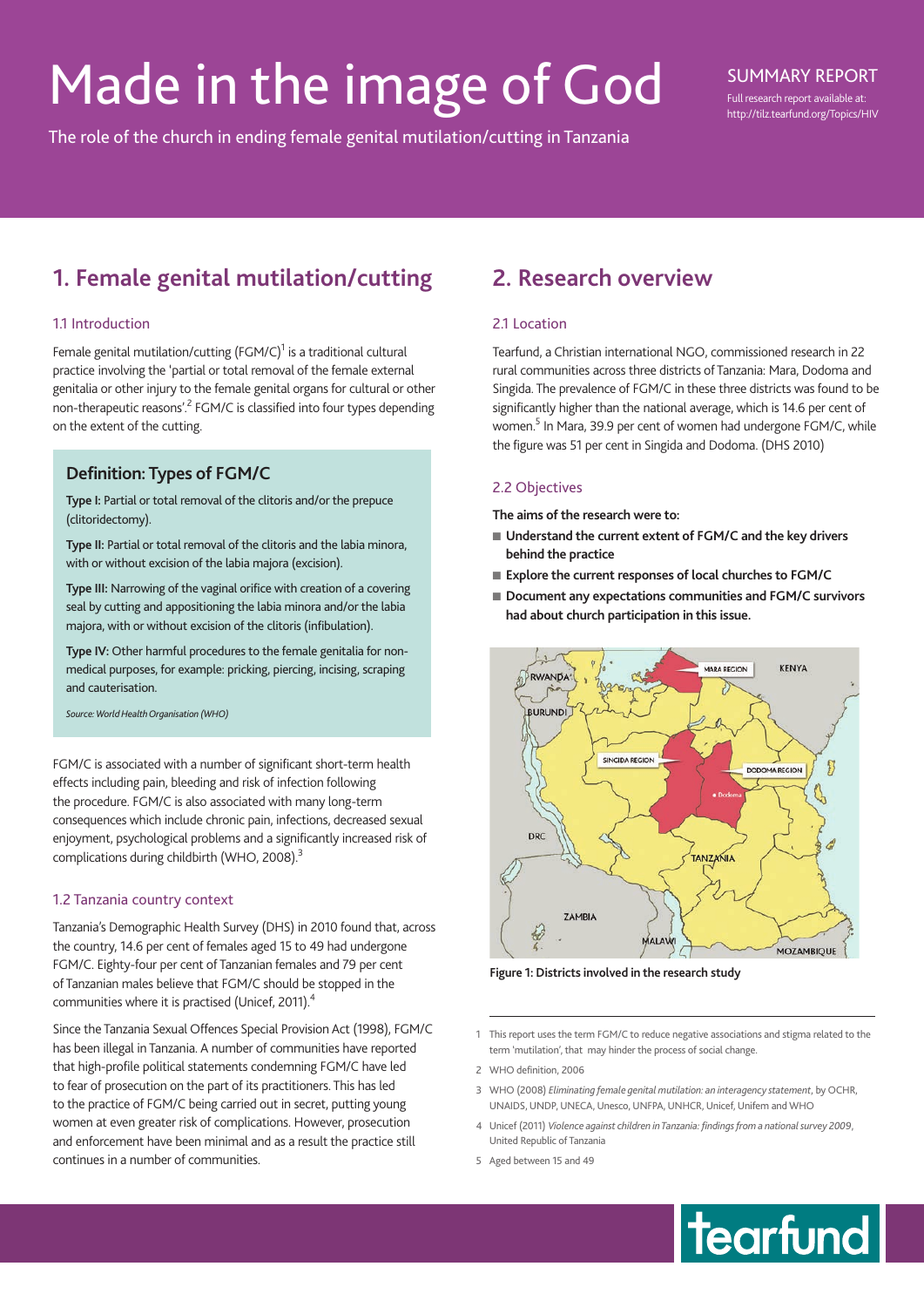#### 2.3 Partners

Tearfund commissioned 28 Too Many (a charity which aims to eradicate FGM/C in the 28 countries where it is still practised) to conduct this research with local Tearfund partners. The partners involved were: Christian Council of Tanzania (CCT), Africa Inland Church of Tanzania (AICT) Diocese of Mara Ukerewe, and Anti-FGM Network (AFNET).

The main partner involved in the research was CCT, which is an ecumenical organisation comprising 14 member churches and ten associate members. CCT's vision is one of promoting Christian unity among member churches. Its programmes include: education, health, interfaith relations, women's development, children and gender, peace and justice. CCT has been working for more than ten years to educate and train communities on FGM/C and its consequences.

# **3. Summary of findings**

# **Key points**

- <sup>n</sup> A legal framework opposed to FGM/C is in existence in Tanzania, providing opportunity for prosecution and reduction in practice.
- <sup>n</sup> Prosecution of FGM/C is minimal, and government intervention has been limited.
- $\blacksquare$  Since the laws $^6$  were passed the practice is being conducted increasingly on younger girls (sometimes infants) and in secret, for fear of prosecution.
- <sup>n</sup> Community members practising FGM/C are found in both church congregations and the wider community.
- <sup>n</sup> Traditional leaders play a critical role in perpetuating FGM/C acting as 'gatekeepers of the cultural practice'.
- <sup>n</sup> Social pressure to undergo FGM/C is high, linked with marriage opportunities, peer pressure and the economic benefits for practitioners of the cutting ceremonies.

Participants were asked to estimate the prevalence of FGM/C, the age range in which the practice occurred and the most prominent type of FGM/C that occurred within their communities. These estimates were also compared with the Tanzania Demographic Health Survey (DHS) in 2010.

#### **In Mara region (prominently comprised of Luo and Kurya tribes):**

- Prevalence: Community estimates ranged from ten per cent (Luo tribe, Rorya district) to 99 per cent (Kurya tribe, Tarime district) and varied significantly from DHS 2010 levels (39.9 per cent of women).
- Age of practice: Varied estimates between communities, most estimating 8–10 years or 11–16 years, depending on the community.
- $\blacksquare$  Most prominent type of FGM/C: Type II

### **In Singida and Dodoma regions (prominently comprised of Nyaturu and Gogo tribes):**

Prevalence: Community estimates were that 54 to 57 per cent of women (Nyaturu tribe) and 60 to 70 per cent of women (Gogo tribe) underwent FGM/C. These were broadly in keeping with the findings of the DHS2010 (51 per cent women (Nyaturu tribe) and 63.8 per cent women (Gogo tribe). The community estimated that, historically, prevalence was 100 per cent within Gogo communities.

- Age of practice: Estimated between eight and 13 years (Nyaturu tribe) and between five and seven years/ten and 12 years depending on the community (Gogo tribe). However, increasingly, FGM/C has been practised on babies and younger children in this area.
- Most prominent type of FGM/C: Both Type I and Type II were practised in the Nyaturu tribe and Type II was more prominent in the Gogo tribe.

## 3.1 Key drivers

The drivers of FGM/C varied between communities, but key themes emerged in discussions with community members. These drivers were seen to be a critical part of any response to FGM/C in Tanzania.

#### **Preparation for marriage and/or childbirth**

- n 'Uncut' women have to be cut 'to become a proper woman'
- FGM/C marks the transition from childhood to adulthood

#### **Prevention of promiscuity/ prostitution**

■ Controlling sexual desire to prevent prostitution/promiscuity

#### **Traditional beliefs and practices**

- FGM/C as a blood offering to appease ancestors (*mizimu*)
- 'Uncut' women are seen as a 'curse' and are segregated and stigmatised as a result

#### **Social norms and social pressures**

- $\blacksquare$  Pressure to undergo FGM/C brought to bear by traditional leaders, parents, wider community and even peers
- Some girls resort to cutting themselves in response to peer pressure, if their parents oppose the practice

#### **Source of income**

- A 'business issue' for *ngaribas* (circumcisers) traditional elders and community members who participate in FGM/C ceremonies benefit financially from FGM/C
- The cost of cutting (paid to *ngaribas*, with a share for traditional elders) ranges from 5,000 Tsh (Tanzanian shillings – approximately £2 or \$3) to 10,000 Tsh (approximately £4 or \$6)

#### **Link with male circumcision**

■ Girls seek similar social acceptance and transition into adulthood as boys

#### **Lawalawa**

■ Communities in Singida and Dodoma reported that FGM/C is believed to cure a disease (*lawalawa*) of the female (and male) genitalia, which is thought to be a punishment from the local gods. This has, however, been found to be vaginal and urinary tract infections that can be cured with conventional medicine.



Gogo women near Dodoma, in a community that has seen a decline in FGM/C.

<sup>6</sup> Sexual Offences Special Provision Act 1998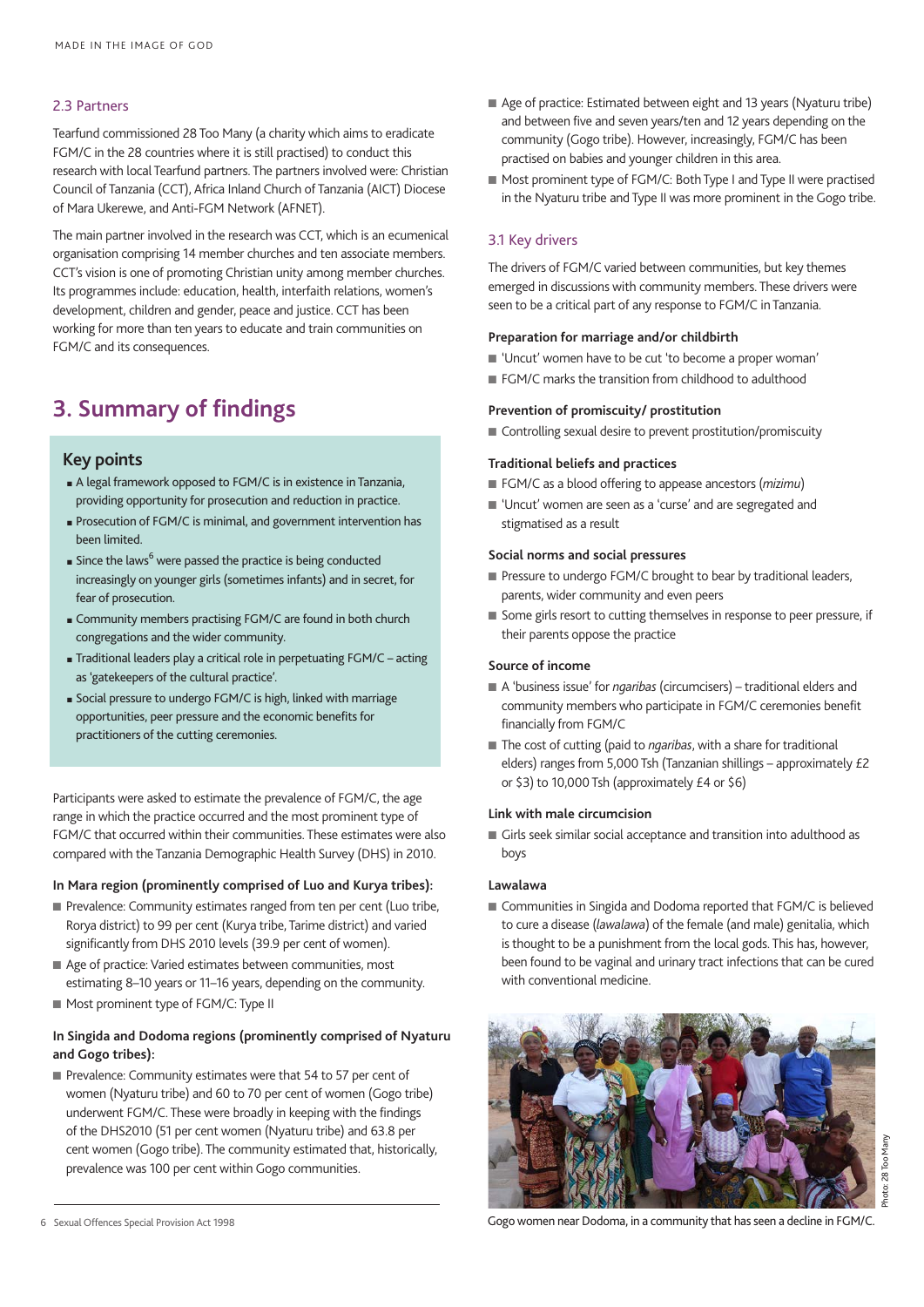#### 3.2 Current response of the church

The research sought to document current church activities in response to FGM/C, as well as to investigate the potential of local churches to build a more sustainable church-based response to FGM/C. This involved documenting community and survivor expectations of how the church could work to end FGM/C.

#### **Mara region**

Churches in Mara have adopted a range of positive approaches to combat FGM/C. Churches are working to sensitise congregation and community members on the impacts and consequences of FGM/C, and to engage traditional leaders within these discussions.

CCT has partnered with Norwegian Church Aid for more than ten years (in Tarime district) to coordinate advocacy campaigns, and to educate and train community members and traditional leaders on FGM/C and its consequences. CCT has also worked to disseminate advocacy materials to churches and schools, with a total of 332 young people participating in the school advocacy programmes to date. This has resulted in improved knowledge and understanding of FGM/C and its consequences. Through local church Sunday School programmes, CCT has sensitised more than 700 children on FGM/C practices to date. In 2012, a total of 336 girls sought refuge at pastors' homes to escape the December cutting season, which represents an increase in the number of those seeking refuge compared with previous years.

#### **The Christian Council of Tanzania believes that the local church can be a driving force for change on the issue of FGM/C in local communities.**

Some churches have provided places of refuge for girls who are fleeing FGM/C and who are at risk of violence as a result. Other churches have initiated alternate rites of passage for young girls who want to avoid FGM/C, but who still want to participate in a ceremony that marks the beginning of adulthood. Successes were reported with these approaches; however, some initiatives did face opposition from communities. Some programmes appeared to be small-scale and not part of a broader coordinated response.

#### **Singida and Dodoma regions**

Local churches have been one of a number of community actors working to eradicate FGM/C, there have been more government and local NGO interventions in these regions than in Mara, particularly by the Anti-FGM/C Network (AFNET).

The church has worked to raise awareness, often through addressing the issue of FGM/C in sermons and preaching. Working in collaboration with AFNET, churches will host information sessions facilitated by someone from AFNET to discuss in further detail the impact and consequences of FGM/C.

A number of churches have worked to integrate FGM/C into their work on HIV. AFNET has produced an integrated training manual which has been used by churches; this has led to women with HIV and/or fistulae coming forward for medical treatment.

The Anglican Diocese of Tanganyika has facilitated training with different social groups on the effects of FGM/C and related issues (including HIV). As part of this response, they have included entrepreneurship training for former *ngaribas* (circumcisers) to help them find alternate sources of income.



Tools of the trade laid down by former *ngaribas* (circumcisers)

### 3.3 Challenges

Many local churches are ideologically opposed to FGM/C and are actively taking a stand against it, challenging traditional and cultural practices in their communities. In some communities, church members had been asked to leave the church because of their participation in FGM/C, which has led to violence. However, this has had significant consequences for the church in a number of ways. Lower attendance, smaller congregations and hostility towards the church were found to be common. One church pastor explained that he had, in the past, conducted seminars at primary schools on FGM/C but had stopped doing so, because he had faced opposition from within the community.

**One pastor explained that in some areas the church was the only body within the community taking any action against FGM/C. As a result, the church has faced hostility and resistance to change.**

# **4. Key recommendations for churches**

#### 4.1 The potential of the church

**Survivors of FGM/C and those who believe the practice must be eradicated felt it was critical for churches to be an integral part of the response to FGM/C in Tanzania.**

A baseline study (CCT, 2010) showed that people in Mara region received education from different sources: **54 per cent by religious leaders,** 30 per cent by media, eight per cent by NGOs/Community based organisations (CBOs) and six per cent from government officials/ political leaders.

The church is an integral part of its community, present in both rural and urban areas. The local church is well situated to scale up current work and see an end to FGM/C through the influence and respect it has in communities.

**Engaging with religious leaders is essential in order to engage whole communities on the issue of FGM/C and its consequences.**

It was said that the government speaks half-heartedly on FGM/C and does not take an aggressive approach to end the practice. It was also said that 'the church needs to take the lead in showing compassion'. In another community, a village opinion-leader commented, 'The church is the right place to start, in that one could weigh traditions in terms of what is and is not acceptable to God.'